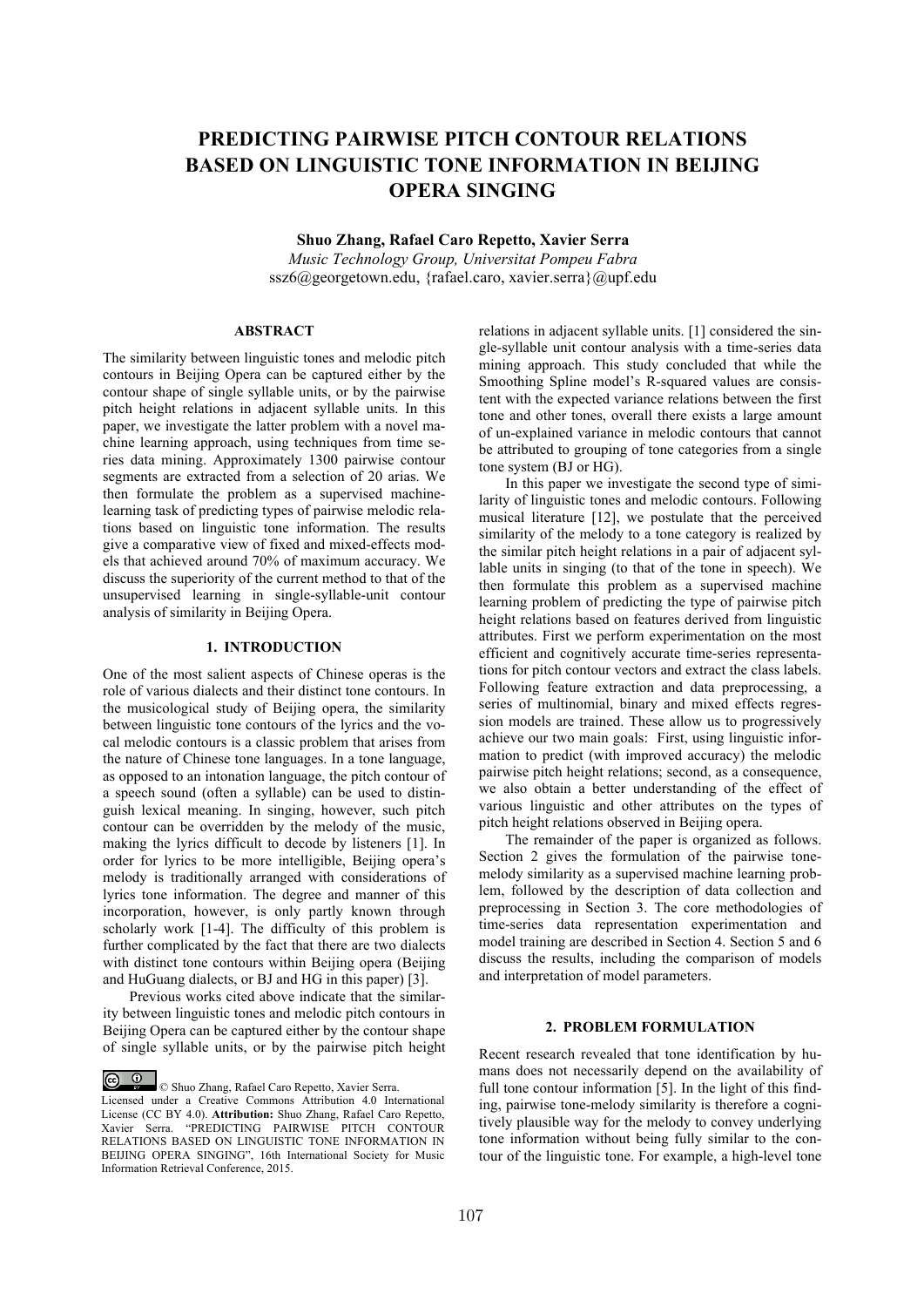$(5-5)^1$  followed by a low-rise tone (2-4) can be reflected in melody as long as the perceived starting pitch of the second syllable is lower than the first. Perceptually, the beginning position of a syllable is the most salient, being a prominent position that carries much phonetic information such as formant transitions [6]. Alternatively, one may propose that this relation can be reflected by the ending pitch of the first syllable and the beginning pitch of the second syllable, being the closest pair in time. Less plausible is the case where this similarity is reflected in the ending region pitch of both syllables.

We therefore formulate this problem of pairwise similarity as a supervised machine learning problem. First, we define three types of relations between the two syllables in proximity (mostly adjacent, but can be separated by a short instrumental interlude), based on the relative pitch height: ascending (A), descending (D), and level (L). These are our target class labels. Second, we define three subtypes of pairwise similarity based on the location of the similarity: Onset-Onset (BB), Offset-Onset (EB), and Offset-Offset (EE). We will train a separate model for each type of similarity. Third, we formulate the research objective: given linguistic tone and other attributes of a pair of syllables in the lyrics, can we correctly predict the type of relations of relative pitch height in vocal melody (A, D, or L as class label)?

## **3. DATA COLLECTION**

#### **3.1 Data Collection**

The current study uses about 1300 syllable-sized contours extracted from a selection of 20 arias in a presegmented and annotated Beijing opera audio collection corpus [7]. Each syllable in this data set is annotated with linguistic tone, word, artist, role type, melodic type (*shengqiang*), rhythmic type (*banshi*), and relevant metadata information. This set is selected according to a number of criteria: (1) we selected only *yuanban*, a rhythmic type in which the duration of a syllable sized unit bears the most similarity to that of speech; (2) we selected both types of *shengqiang*, namely *xipi* and *erhuang*; (3) we selected five role types: D(dan), J(jing), LD(laodan), LS(laosheng), and XS(xiaosheng). For each combination of *shengqiang* and role types, we selected two arias, yielding a total of 20 arias for analysis. This set of arias is selected by a music scholar with expertise in Beijing opera music (who is the second author), and is therefore a representative set that is both comprehensive and selective for the task of studying the tone-melody relationship.

### **3.2 Pitch Contour Extraction**

The fundamental frequency of vocal melodic contours is computed using the MELODIA [10] package within the Essentia audio signal-processing library in Python [11], in order to minimize the interference of background instrumental ensemble to the computation of F0 of the primary vocal signal. All rows of F0 values associated with a specific pitch contour are automatically assigned a unique pitch contour id that encodes the aria, tone, and temporal order information of the syllable. For the sake of analysis, we produce down-sampled 30-point F0 vectors by using equidistant sampling across each pitch contour. A 5-point weighted averaging sliding window is applied to smooth the signal. The single-syllable contour data is then converted into a pairwise-syllable contour data file where each row has 60 pitch points of the two adjacent syllable contours, plus other attributes.

#### **4. METHODOLOGY**

#### **4.1 Time-series representation**

First we perform automatic extraction of our target class labels (A, D, or L). In order to capture the accurate perceived pitch heights in the beginning and ending regions of each syllable-sized melodic contour, we first convert the 30-point pitch contour into a lower dimension representation using the **S**ymbolic **A**ggregate appro**X**imation (SAX) [8]. SAX transforms the pitch contour into a symbolic representation using Piecewise Aggregate Approximation with a user-designated length (nseg, or sometimes referred to as word size, is the desired length of the feature vector) and alphabet size (alpha), the latter being used to divide the pitch space of the contour into alpha parts assuming a Gaussian distribution of F0 values.

Using this technique, we experiment with the parameter settings of SAX with the goal of yielding the most similar relation types as a human listener would judge it. To perform this experiment, we first have a human listener annotate a selection of 260 sample tone contours extracted from our audio collection<sup>2</sup>. For each contour, the listener would rate the type of pairwise relation (A, D or L) by listening through the contour pairs. The experiment is proctored automatically by a Praat Script program and the presentation of each pair is separated by a white noise of 5 seconds. The listener rates all 260 contours consecutively.

Next, we permute the single syllable contour unit parameter values<sup>3</sup> within intervals nseg  $(3,8)$  and alpha ([3,6]). Each combination of the parameters yields a SAX representation for all contours and then three pairwise relation types (BB, EB, EE) based on the representation is extracted. We then compute the similarity / accuracy of each representation to the human judgments. Here, it is

 $\frac{1}{1}$  $<sup>1</sup>$  The numbering here follows the relative pitch height from low to high:</sup> 1<2<3<4<5.

 <sup>2</sup> Human rater is used only to train the parameters on a smaller sample so that we can perform automatic label extraction on larger scales of data.

<sup>&</sup>lt;sup>3</sup> To ensure the consistency of pitch space division with the Gaussian breakpoints, we convert a pair of syllables at a time, making the nseg parameter twice as big.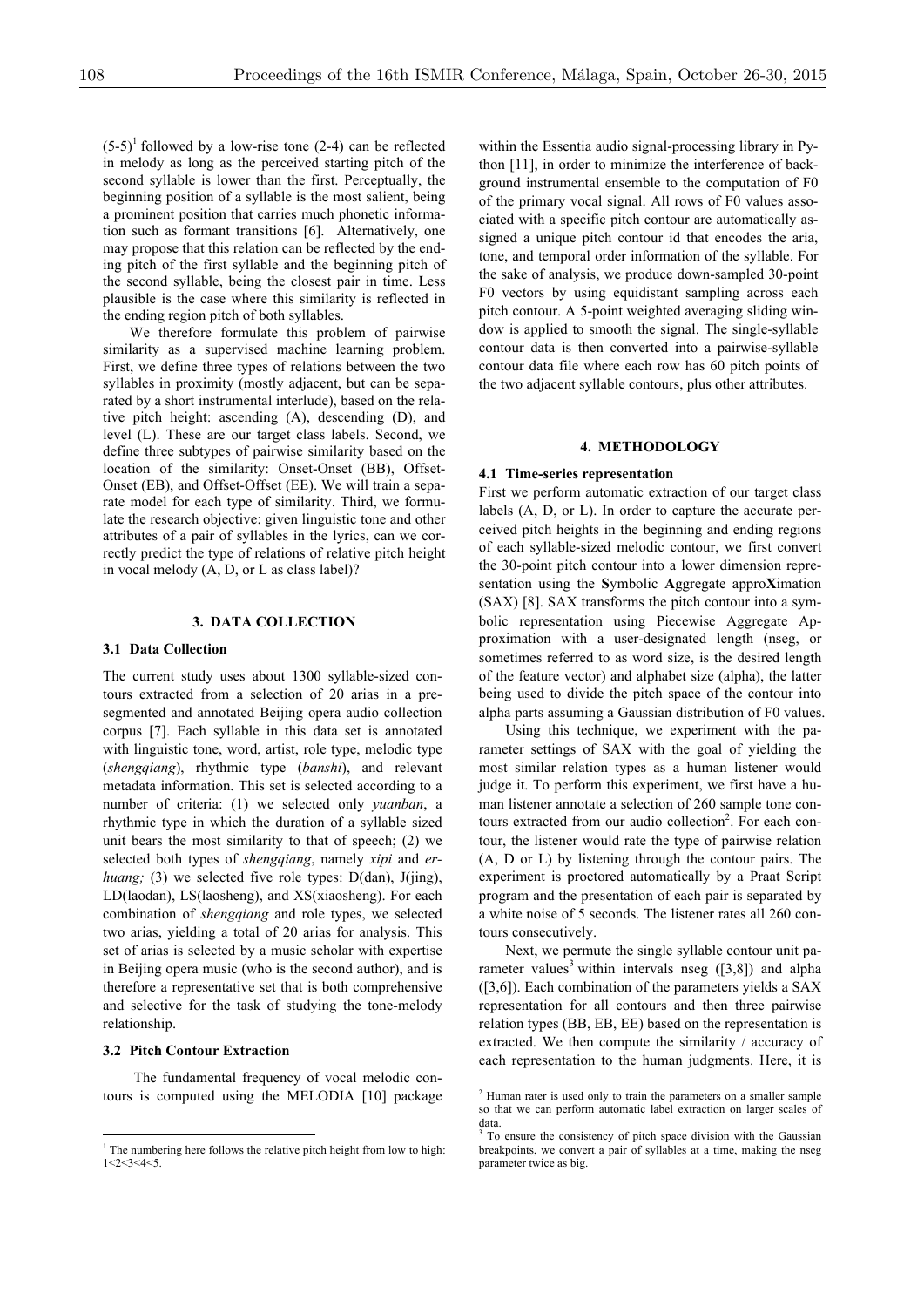noteworthy that the perceived beginning pitch height of a syllable-sized melodic contour does not necessarily correspond to a predetermined meaningful musical unit such as a note. This is due to the nature of the Beijing opera that has many fine melisma across the melody. In this case, we do not attempt to define a perceptually or musically grounded unit of 'beginning pitch', but rather we will let the experiment results decide which parameter configuration would be the closest to the human judgment. Since SAX is already a dimensionality reduction algorithm, we thereby define the beginning pitch of a syllable as the first symbol in the symbolic time-series representation. After the parameters are chosen, we use the SAX representations to extract pairwise relation types for the entire training set.



difference in interval

Figure 1 Histogram of interval distances between pairwise syllables

#### **4.2 Regression modeling**

#### *4.2.1 Feature Extraction and Data Preprocessing*

The basic set of features includes the attributes extracted from the corpus annotations: ToneFirst, ToneSecond, (of the first and second syllable in a pairwise contour),word, artist, role\_type, shengqiang, banshi, as well as the duration of both syllables. All except the last one are nominal attributes.

We additionally extracted three sets of compound features based on linguistic tones: first, a toneCombination feature that encodes the particular tone combinations (e.g., tone1\_tone2) of this pairwise contour; second, six other features that encodes the types of linguistic tone pitch height relations of this tone combination (BB, EB, and EE) as well as the two dialectal tone systems (BJ and HG). These features are therefore (BB\_BJ, BB\_HG,

EB BJ, EB HG, EE BJ, EE HG). These are the only features that directly encode the types of pairwise linguistic tone relations into the feature vectors, using numbered pitch height system from linguistic literature (e.g., tone 3 in BJ is 214 and in HG is  $42$ ,  $1 < 2 < 3 < 4$ ). Theoretically these features should not be used all at once, since each one of our regression models would only account for one type of output relations (BB, EB, or EE). However, since the previous studies suggest that the BJ and HG tone systems are likely intermixed in affecting the output melodic contour[1], we include both of these two types of features in each model. A third feature encodes the temporal distance/ number of interval segments between the pair of syllable: it is hypothesized that a closer pair of syllable would contribute to the manifestation of linguistic information. We have eliminated those pairs whose distance is greater than 10 intervals (the intervals in between a pair could be due to various reasons, but mostly likely instrumental interlude). Figure 1 shows the distribution of distance in units of time intervals in the entire data set (where an interval is a syllable unit in our data segmentation). From this distribution we can see that most pairs are sung consecutively.



training data, where  $x_y$  indicates tone x to tone y combination

We perform several measures of data preprocessing on the training data. First, we eliminate all contours whose syllable duration is longer than a threshold of 5s(based on the distribution of durations). This is based on the observation that if the syllable is too long, the temporal relations are sparser and it has more chance to musically embellish its contours, further obscuring the linguistic information. Second, we observe that there is an extreme imbalance between tone categories 1-4 and tone 5. Linguistically, tone 5 is a 'neutral' tone that carries different contours according to their context. Figure 2 shows this imbalance in the toneCombination feature. We eliminated all examples with tone 5 in order to avoid singularity problems with generalized linear modeling.

Lastly, the output class label distribution is also highly skewed (Figure 3). This is an interesting property of this musical data set especially when compared with its expected counterpart in language (i.e., the set of six tone features that encodes pairwise tone pitch relations). Figure 3 plots the set of pairwise musical pitch relation labels (BB, EB, EE) alongside its expected counter part (BB\_BJ, EB\_BJ, etc.) linguistic tone feature distributions. It is noteworthy that not coincidentally, the linguistic pairwise types have a quite uniform distribution whereas the musical pairwise types have a very skewed distribution, with the "L(evel)" label being the rare class. This is probably a product of music: music, being a play largely about the manipulation of pitch, is intentionally avoiding many of the adjacent syllables (or notes) starting or ending with the same pitch height. Therefore in these cases we may hypothesize that the music is overriding linguistic configurations, thus obscuring our model. For this reason as well as motivations from the machine learning perspective, we created a second data set where all "L" labels are removed from the training data (which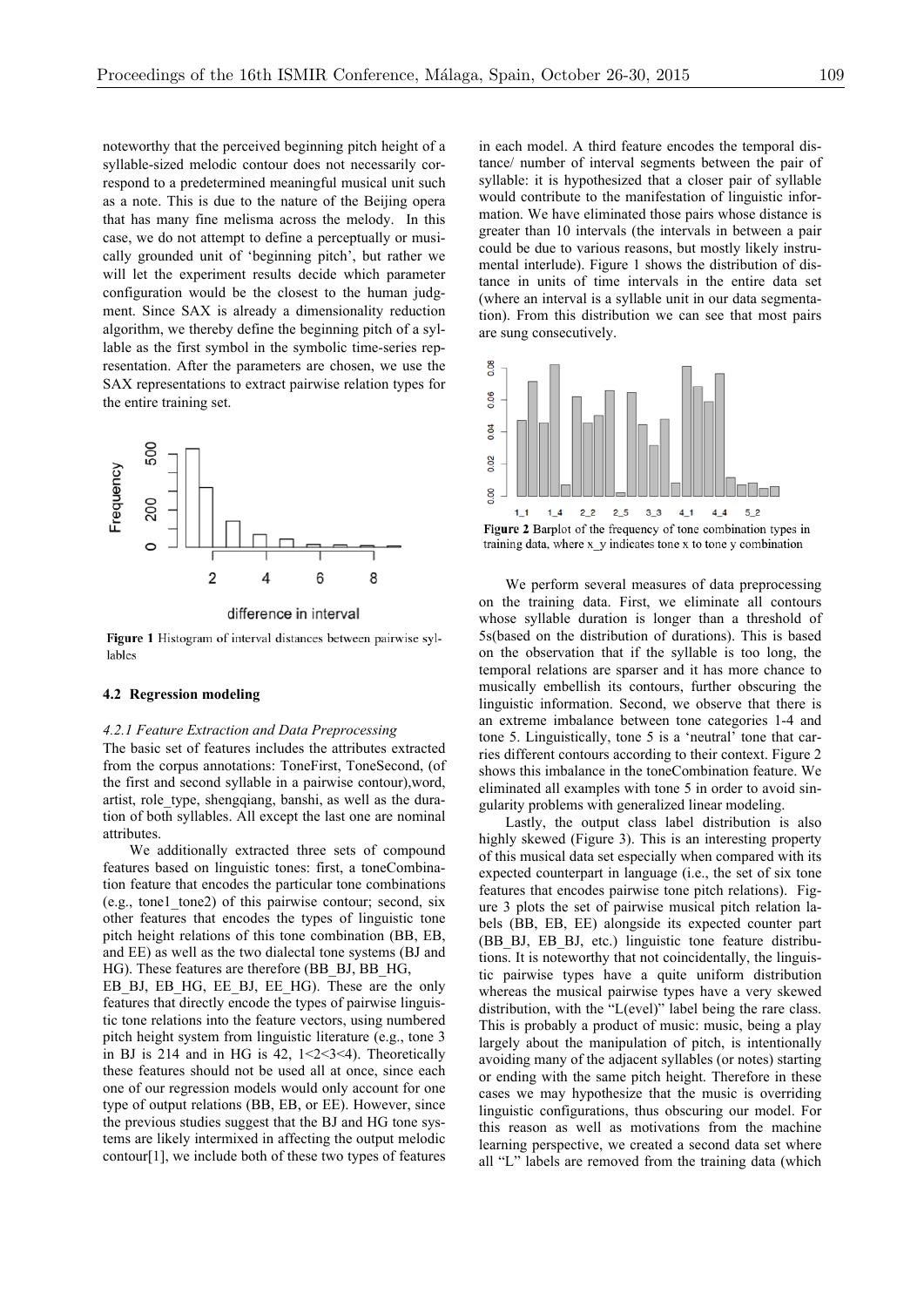is a small portion, ref. Figure 3). Therefore we use this second data set for binary logistic and mixed-effects regression modeling in the latter part of the study.

#### *4.2.2 Multinomial Regression*

Our first model approximates this problem with a multinomial logistic regression using the original data set with three output class labels (A, D, L). The multinomial logistic regression is an extension to the binary logistic regression modelling, where we train one-versus-other models for each of the class labels. The model outputs the probability of assigning each label and selects the label with the highest probability as the predicted label.

For all of the algorithms used in this study, as previously discussed, we build three models assuming three different types of relations (BB, EB, EE). We first build baseline multinomial logistic regression models with all available basic features. Then we incrementally drop features whose coefficients are insignificant and having low predicting powers and end up with the best model for this setting. This set of features is used throughout the rest of the models in conjunction with compound features.

### *4.2.3 Binary (Fixed Effects) Logistic Regression*

We then perform all subsequent regression modeling on the binary data set. As a baseline for this data set, we perform classic fixed effects binary logistic regression and compare the result with a number of well known machine learning algorithms such as Support Vector Machine (SVM), decision tress (J48 in Weka), Neural Networks, and Naïve Bayes.



Figure 3 Distribution of pairwise pitch relation types across class labels (BB, EB, EE) and corresponding expected linguistic feature distributions



Figure 4 Accuracy of pairwise pitch relation type prediction by different SAX parameters (alpha\_nseg) with z-transform

#### *4.2.4 Mixed Effects Logistic Regression*

A mixed-effects regression model performs prediction by combining the contributions from fixed effects and random effects. Parameters associated (coefficients) with the particular levels of a covariate are known as the "effects" of the levels. Essentially, if the set of possible levels of the covariate is fixed and reproducible we model the covariate using fixed-effects parameters. If the levels that we observed represent a random sample from the set of all possible levels we incorporate random effects in the model [9].

We extend from generalized linear models (GLMs) to multilevel GLMs by adding a stochastic component **Z** to the linear predictor (see (1)), where the random effects vector **b** is normally distributed with mean 0 and variance-covariance matrix **Σ**. In a mixed-effects logistic regression model, we plug the stochastic linear predictor into the binomial (logistic) linking function.

$$
\eta = \alpha + \beta_1 X_1 + \ldots + \beta_n X_n + b_0 + b_1 Z_1 + \ldots + b_m Z_m + \epsilon \tag{1}
$$

In the current setting, the random effects of our feature correspond to the variable words. Any general model would usually exclude the particular words of the two syllables as a fixed-effect feature; however, the problem with the fixed effects model (like the one described above) is that it is not capturing the variances in the output label caused by being different words. The mixed effects model corrects this by estimating the conditional mode of the random effect term coefficients **B**. Strictly speaking, we don't estimate the random effects in the same sense that we estimate model parameters. Instead, we consider the conditional distribution of B given the observed data,  $(B|Y=y)$ , where Y is the output class label [9].

All modeling in this study are done with 10-fold cross validation in the training phase.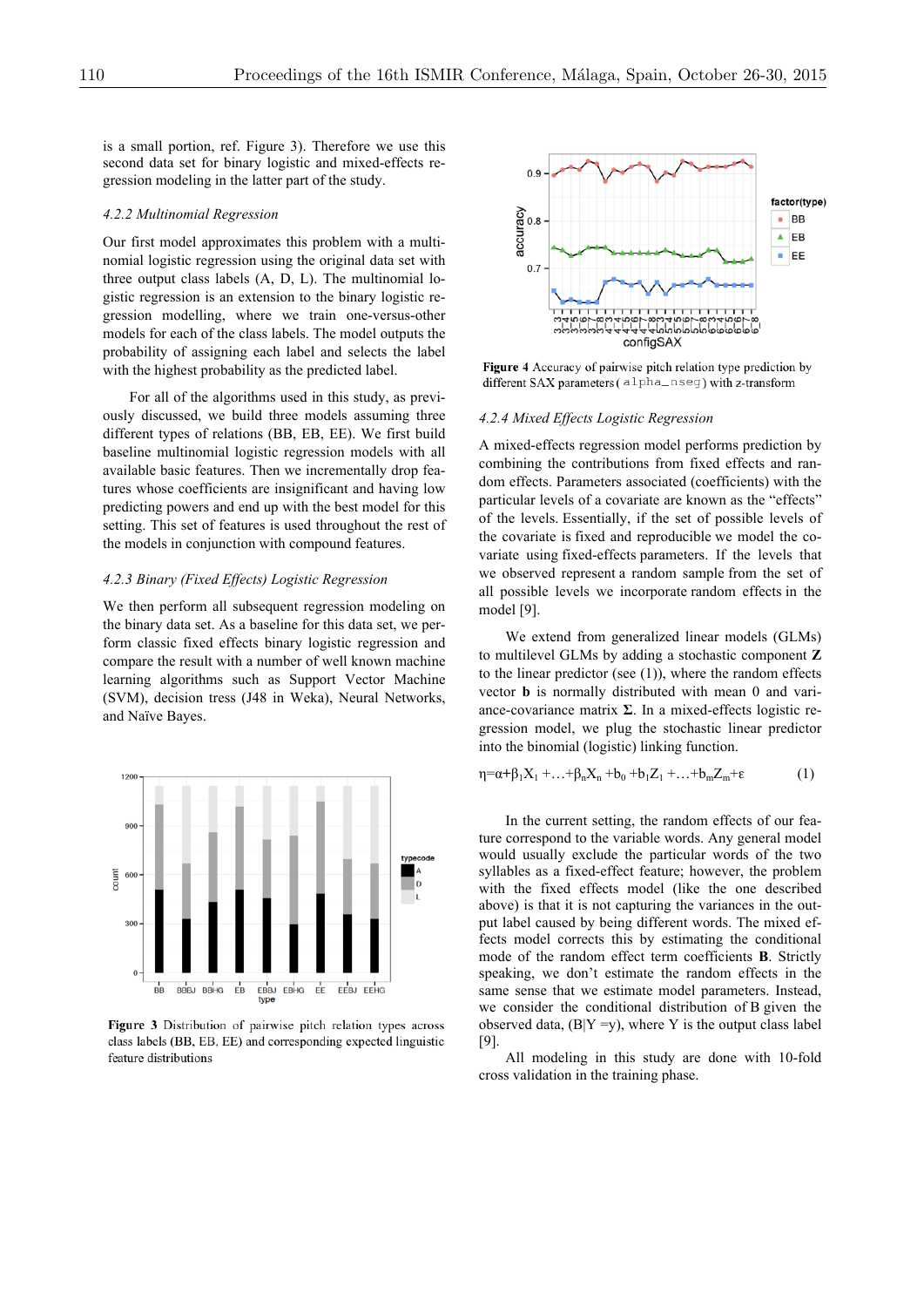## **5. RESULT**

#### **5.1 Time-series Representation Experiment Results**

Overall the time-series representation experiments using SAX technique yielded informative results. First, as shown in Figure 4, the differences in the accuracy are mostly the effect of varying nseg, whereas the effect of alpha parameter is not apparent (except for the EE type). Second, somewhat surprisingly, the average type prediction accuracy vary significantly across the three types: BB>>EB>EE, with Onset-to-Onset relation types performing almost perfectly at peak accuracy of 93%. This contrast is surprising considering that the human listener (who is a skilled musician) did not rate these three types directly; instead, the listener only had to rate the beginning and end of a single syllable on a numbered fixed scale<sup>1</sup> and the values for the three types of relations were extracted using that reference scale automatically. This systematic difference in the accuracy of these three types of relations indicates that the Offset annotation / judgment has a much lower correlation with the acoustic signal than the Onset annotation. One possible explanation for this could be that the ending of a syllable is embellished with more melismas than the beginning portion of the syllable, making the correlation lower. However, that would not predict the systematic lower performance of SAX EB and EE, which is at a lower resolution than the original acoustic signal. An alternative explanation is that the offset position is not as salient as the onset position, making it less appropriate for the location of carrying linguistic tone information.

Due to the differences in performance, we choose the SAX parameter settings for each of the three types:  ${BB:6}$  7, EB: 4\_3, BB: 6\_3}, where the parameter combinations stand for alpha\_nseg.

| $\tilde{}$   |           |           |           |          |
|--------------|-----------|-----------|-----------|----------|
|              | Coeff(D)  | p-value   | Coef2(L)  | p-value  |
| Intercept(A) | $-0.0761$ | 6e-01     | $-1.2447$ | $*2e-05$ |
| Duration1    | 0.2149    | 0.0437    | 0.2594    | 0.1048   |
| T 1 2        | $-0.8454$ | $*6e-06$  | $-0.8159$ | $*7e-03$ |
| T13          | $-0.6952$ | $*0.0004$ | $-0.4844$ | 0.1148   |
| T 1 4        | $-1.2471$ | $*6e-12$  | $-0.9295$ | $*1e-03$ |
| T 2 2        | 0.5765    | $*0.0018$ | $-0.1137$ | 0.6986   |
| T 2 3        | 0.6709    | $*0.0007$ | 0.2909    | 0.3265   |
| T 2 4        | 1.1505    | $*2e-10$  | 0.2175    | $4e-01$  |
|              |           |           |           |          |

**5.2 Regression Modeling Results<sup>2</sup>**

**Table 1.** Significant (basic) predictors overview from multinomial regression for BB type, with asterisks indicating coefficients significant at 0.05 level. Coef1 and coef2 represent the regression coefficient associated with features. T\_i\_j is the coefficient associated with a i-th tone being a tone j.

First, results (Table 1) of multinomial logistic regression reveal that tone information and the duration of the first syllable are among the most significant predictors of the probability of a pairwise contour being one of the three output classes (A, D or L). Concretely, for example, being a Tone 2 in the first syllable would significantly lower the probability of being a "D" by log-odds -0.8454 or odds exp(-0.8434), and being a tone 4 for the second syllable would significantly increase the probability of being a "L" by log-odds  $0.2175$  or odds of exp $(0.2175)$ , where the exp() is the exponentiation function. Overall the multinomial regression has a mean classification accuracy of 56.7% for all types of models on the 10-fold cross validation on the entire data set. This is a lower baseline for the subsequent models. Due to the skewed output distribution of class labels, the model consistently assigns the lowest probability to "L" in all predictions.

Despite this finding, further analysis shows that the basic tone features (ToneFirst and ToneSecond) have limited predictive power compared to other compound tone features. Therefore in the subsequent analysis we drop these two basic features and keep the other 1+6 types of compound features.

Our binary logistic model on the binary class data set (class label A and D) improves the accuracy by about 9%. This result is comparable across different classification algorithms (Table 2).

| Algorithm                         | mean Accuracy |
|-----------------------------------|---------------|
| <b>Binary Logistic Regression</b> | 65.12%        |
| Decision Tree (J48)               | 61.57%        |
| <b>SVM</b>                        | $62.44\%$     |
| NaiveBayes                        | 61.56%        |
| NeuralNetwork                     | 60.07%        |

**Table 2.** Average performance of different algorithms on the binary classification data set with a 10-fold cross validation

The mixed-effect model further improves the prediction accuracy to around and above 70%. This set of models has two variations. The first set is built with ToneCombination and the six other compound features (two per model) as well as the duration of the first and second syllable as fixed effects features, and the Word as a simple scalar random effect feature (1|Word). The second set includes more complex random effects features (1+duration1|Word), which takes into account the interaction between the duration of the first syllable (fixed effect) and the Word (random effect) feature. The performance of these two sets varies between the three types of models. Table 3 gives a comprehensive overview of the evaluation of the models.

Overall, all models have shown that the prediction accuracy decreases from BB to EB to EE. This is in accordance with our initial SAX representation accuracy rank, therefore is expected. However, the underlying reason for this is unclear, as discussed previously.

<sup>&</sup>lt;sup>1</sup> Here, all the contours are extracted sequentially from the same aria so the judgment and extraction of consecutive relations are accurate. <sup>2</sup> In this table, class A is treated as base/default level, and the Intercepts

represent the base probabilities of D and L with regard to A without any knowledge about features.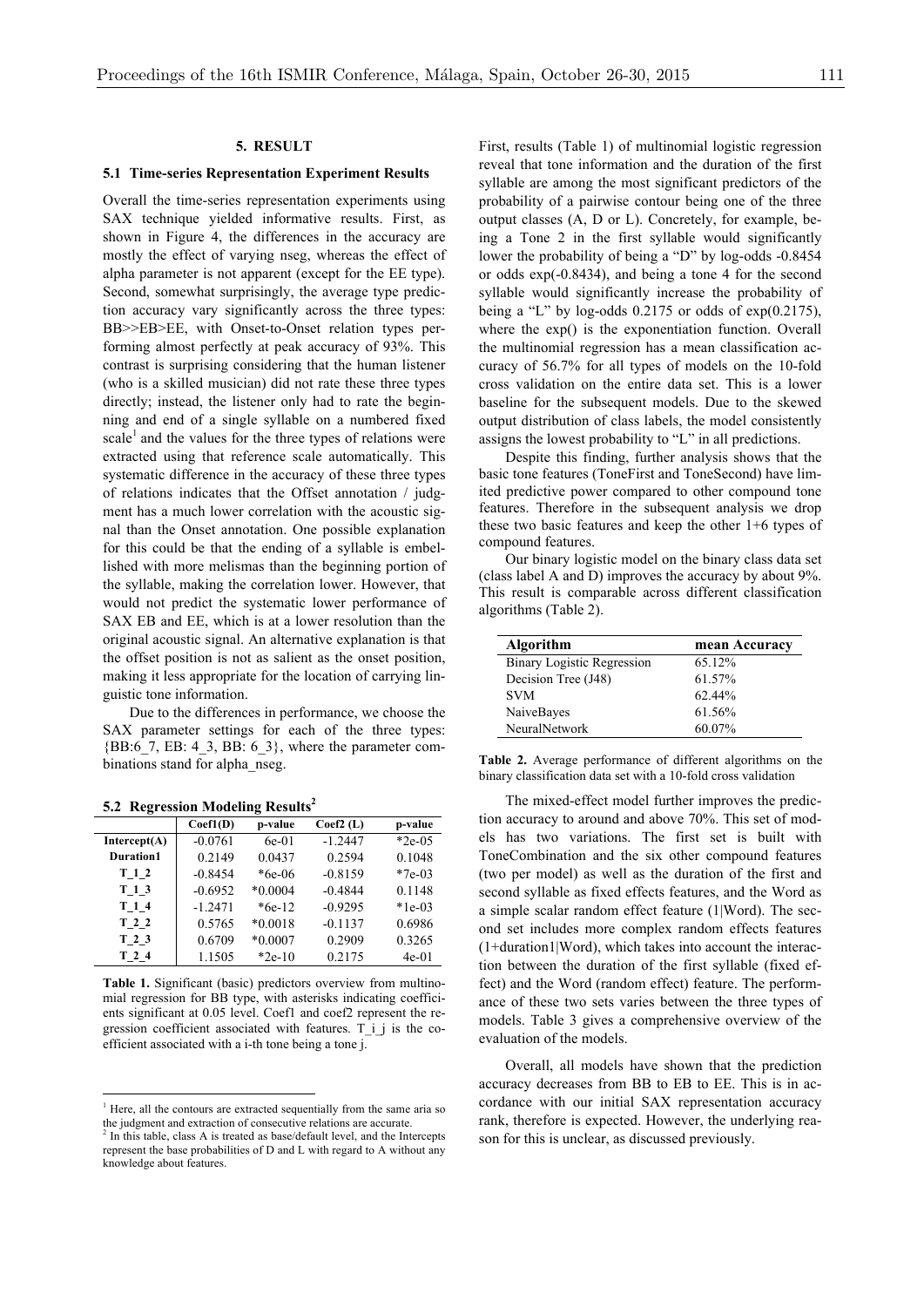Figure 5 gives an overview of the model performances based on average accuracy.

|                 | AIC    | BIC    | LogLik   | Sc.Residual | Accuracy |
|-----------------|--------|--------|----------|-------------|----------|
| B <sub>B1</sub> | 1059.3 | 1153.1 | $-509.7$ | $-0.438$    | 70.77%   |
| B <sub>B2</sub> | 1063.1 | 1166.3 | $-509.5$ | $-0.437$    | 69.99%   |
| EB1             | 1086.8 | 1180.6 | $-523.4$ | 0.526       | 65.30%   |
| EB <sub>2</sub> | 1096.4 | 1193.6 | $-523.2$ | 0.512       | 65.8%    |
| EE1             | 1104.3 | 1198.1 | $-532.2$ | 0.685       | 60.95%   |
| EE <sub>2</sub> |        | 12104  | $-531.6$ | 0.649       | 64.80%   |

**Table 3** Model comparison for mixed effect models, where AIC and BIC are commonly used Akaike Information Criterion and Bayesian Information Criterion

#### **6. DISCUSSION AND CONCLUTION**

The current study has considered the problem of the similarity between linguistic tones and melodic contours in Beijing opera in the form of pairwise pitch height relations. We formulate this similarity problem as a supervised machine learning problem of predicting the type of relations based on linguistic tone information. We have shown that using a set of linguistic features alone (tone and duration information), the model is able to achieve the best average accuracy of around 65% to 71% based on the types of hypothesized relations, after we have reduced the output class labels to binary (for reasons discussed above). Here we discuss several aspects of the interpretation and evaluation of the current results.

First, the performance of the models has shown consistently that Onset-Onset is a more robust pairwise relation type compared to Offset-Onset and Offset-Offset. However, this result may be dependent upon the initial performance rank of SAX representation accuracy for these three types. To better understand this phenomenon, we performed a post-hoc re-analysis of the SAX conversion using the original fundamental frequency data without down-sampling and evaluate its accuracy. The result showed a more balanced yet overall lower accuracy on extracted class labels as compared to human annotation (75%, 72%, and 78% peak accuracy values for BB, EB, and EE). When using this set of class labels, we obtained generally lower performance on the best mixed effects models in the classification task (57%, 68%, and 58% for BB, EB, and EE). Noticeably, the BB type model has a lower prediction accuracy than the EB type, making the Offset-to-onset relation more robust. Meanwhile, there is less confidence in this result due to the general lower accuracy in the representation of the class labels.

Second, we should also bear in mind that in the current problem, the class labels of pitch height relations are dependent upon the musical considerations on top of the linguistic considerations. For all practical and theoretical reasons we believe that Beijing opera music has its own rules that at many times take precedence over linguistic rules, and that should give us a large proportion of unexplained variances when predicting pairwise pitch relations. Considering this factor, it is fair to conclude that the current models have shown effectively the high degree of pairwise similarity between linguistic tones and melodic contours in Beijing opera. For the same reason discussed above, we have justified our decision to take the "L" class out from our model because of its likely irrelevance to linguistic information (and should be explained by musical considerations).

Third, comparing the current study with previous works on the single-syllable contour similarity [1], we observe that the current approach yields higher explanatory power than the previous approach, while requiring significantly less computing resources.<sup>1</sup> Specifically, it is worth noting that while the contour-shape-based SSANOVA models in [1] suffers from the lack of knowledge on the exact weights of the two dialects (BJ and HG), the current approach is able to encode expected pairwise pitch relations from both dialects into the features, thus making it more effective in a supervised learning task.



Figure 5: Model accuracy overview: binomial, mixed-effects, multinomial models

## **7. ACKNOWLEDGEMENT**

This research was funded by the European Research Council under the European Union Seventh Framework Program, as part of the CompMusic Project (ERC grant agreement 267583).

#### **8. REFERENCES**

- [1] S. Zhang, R.Caro Repetto, S.Xavier: "Study of the similarity between linguistic tones and melodic pitch contours in Beijing Opera singing". *Proceedings of The 15th International Society for Music Information Retrieval (ISMIR) Conference*, pp.345- 348. Taiwan, October 27-31 2014.
- [2] Pian,R.C.: Text Setting with the Shipyi Animated Aria. In *Words and Music: The Scholars View*, edited by Laurence Berman, 237270. Cambridge: Harvard University Press,1972.
- [3] Xu,Z. 2007: *Jiu shi nian lai jingju de sheng diao yan jiu zhi hui gu.* (Review of Ninety Years of Research

 $\frac{1}{1}$  $1$  This comment is in reference to the expensive computations of the DTW distance matrixes in the time-series data mining of the pitch contours in a large dataset. In addition, the SSANOVA model in [1] was only able to achieve a R-squared value of around 0.2, suggesting low explanatory power of the variance present in the data.